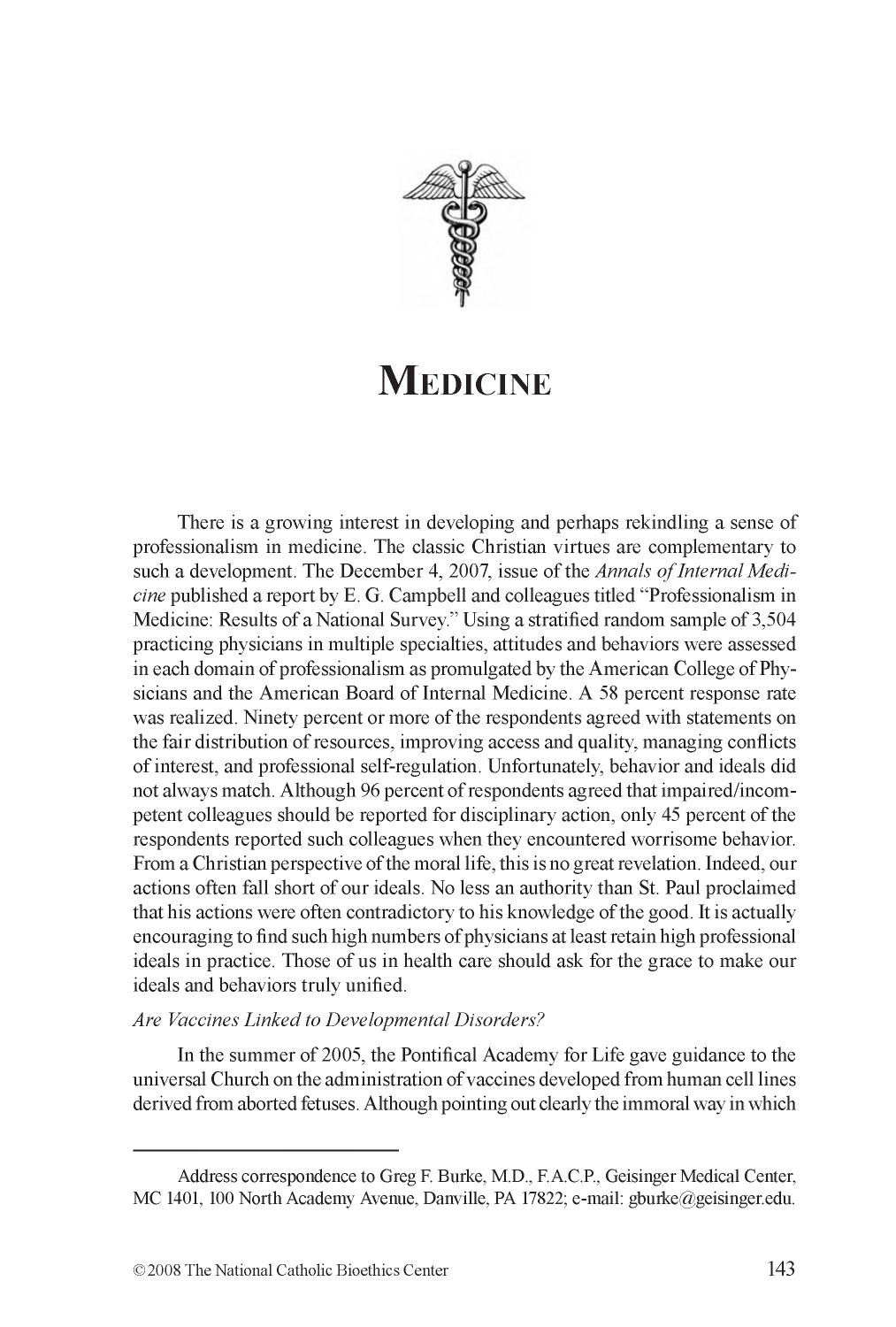the vaccines were developed, the Vatican encouraged vaccine use for the common good and promotion of health, while also chastising the pharmaceutical industry and encouraging it to find alternative methods of vaccine production devoid of ethical problems. Dr. Edward Furton, the editor of the *Quarterly,* has written extensively and well about these critical issues.

As a physician, I am sometimes asked about the medical risks of vaccines and especially if there is an association with developmental disorders. There is a widely held lay belief that pediatric vaccines may cause autism. An article in the September 27, 2007, New England Journal of Medicine adds some light to this controversial topic. The study by W. W. Thompson and colleagues titled "Early Thimerosal Exposure and Neuropsychologic Outcomes at 7 to 10 Years" was a collaborative effort of multiple vaccine research centers. A retrospective review of 1,047 children ages seven to ten with a special look at correlations between exposure to mercury from thimerosal (a preservative agent in most vaccines) and neuropsychologic status was obtained. The administration of thimerosal-based vaccines was documented by patient interview, medical records, and personal immunization records. Of forty-two neuropsychologic outcomes studied, only a few associations with mercury exposure could be made. Interestingly, the association with both positive and negative outcomes balanced out. The authors concluded that a casual association between mercury exposure from vaccines and immunoglobulins and potential neurological damage could not be established in this study.

This study is reassuring, but the controversy will not recede for some time. I recently viewed a scurrilous Web site that proposes a satanic-like conspiracy linking the Catholic Church to the widespread use of vaccines. As Catholics we believe faith and reason are harmonious. Vaccines have saved innumerable lives, and their use should routinely be encouraged by health care providers. It is right to speak out against the immoral practices that were involved in the derivation of many vaccines. Given the very remote nature of the immoral acts involved in their creation and the current lack of definitive proof of neuropsychologic harm, however, it would be appropriate for Catholic physicians to encourage vaccination in their day-to-day practices.

## **Physician Management of Capital Punishment**

The September 2007 Mayo Clinic Proceedings tackled the difficult issue of physician involvement in capital punishment. In a thought-provoking commentary, Dr. David Waisel, an anesthesiologist at Children's Hospital in Boston, argues that physicians should participate in lethal injection executions to minimize the chances of a botched execution. Waisel advocates physician management of the process of lethal injection so that it is performed humanely. The author proposes that the American Medical Association's statement against physician involvement in execution be revised. An accompanying editorial by noted bioethicist Dr. Arthur Caplan, generally no friend of Catholic bioethical teaching, argues that physicians should remain absent from the execution chamber. He proposes that trained technicians accomplish the execution act and not medical professionals. I, too, think it is unwise to accept physician participation in such cases or the assertion that their presence means executions can be done humanely. Such arguments are also made for the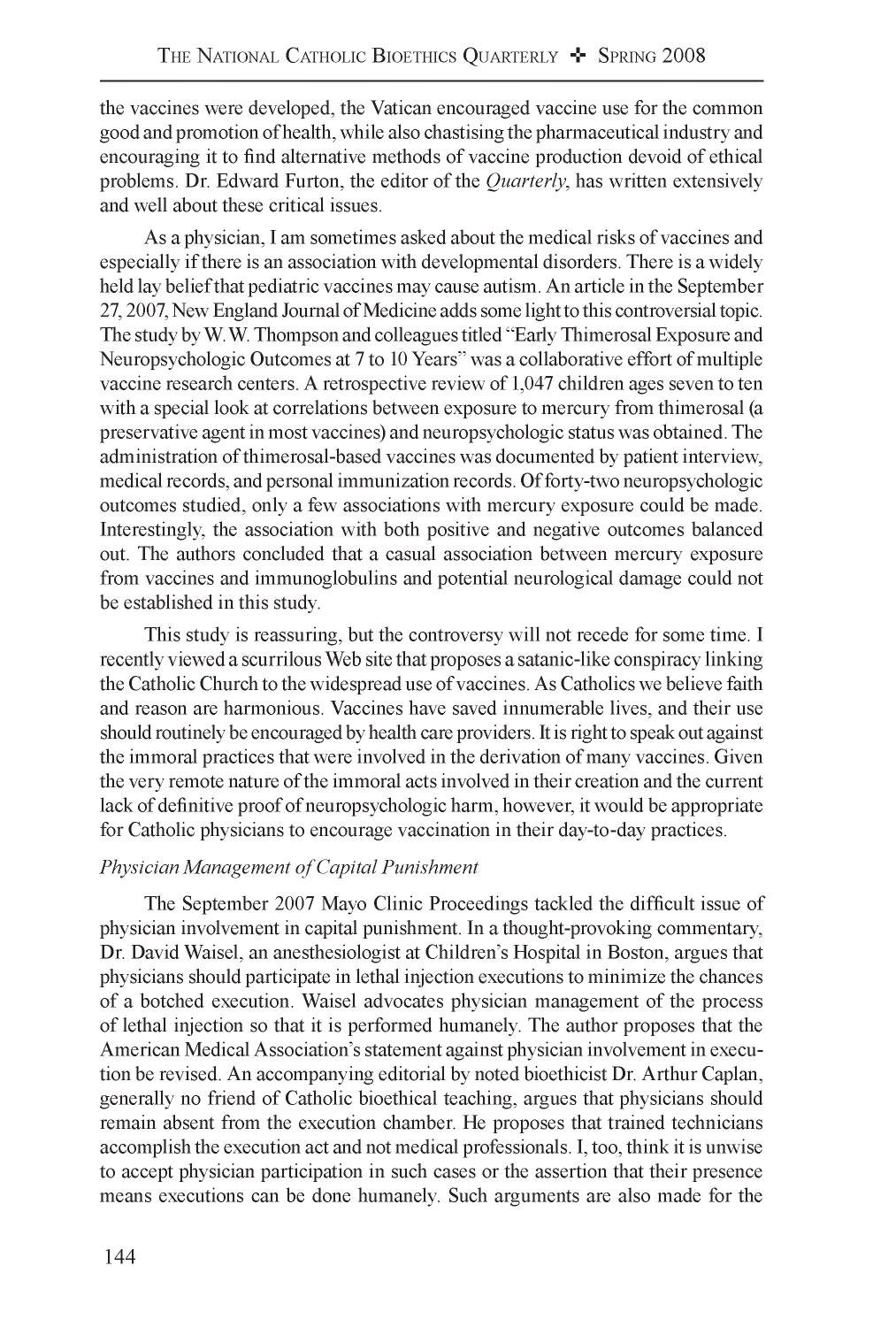legalization of physician-assisted suicide. Physicians, especially well-grounded Catholic physicians, must never seek death as a goal of their mission. Pope John Paul II eloquently reminded us of the dignity of the human person, even one who has committed horrific crimes. There may be rare cases in which state-sponsored capital punishment is moral, but the vast majority of cases in the United States do not seem to rise to that level. Doctors should be in prison to help the sick, not to perform acts of death.

# *Racial Disparity in Medical Practices*

The *Catechism of the Catholic Church* (n. 1935) quotes the Vatican II document *Gaudium et spes* in reference to the equality of men based on their dignity as persons: "Every form of social or cultural discrimination in fundamental personal rights on the grounds of sex, race, color or social conditions, language, or religion must be curbed and eradicated as incompatible with God's design." As we all know, the reality of racial equality has not been fully realized despite the advances of the last several decades. The September 15, 2007, issue of the *American Journal of Cardiology* presented a challenging study titled "Racial Disparity in the Utilization of Implantable-Cardioverter Defibrillators among Patients with Prior Myocardial Infarction and an Ejection Fraction of < 35%." K. L. Thomas and colleagues studied 7,830 patients who were candidates for implantable defibrillators (ICDs). Black patients (n=660) tended to be younger and female and have less education. They were also found to have more comorbidities and weaker heart function. Black patients were significantly less likely to receive an ICD (30 percent vs. 41 percent), despite adjustments for economic status, demographics, and clinical characteristics.

The results of this study are disturbing. As I mentioned earlier, physicians remain idealistic about justice in the delivery of medical care. Perhaps undiscovered variables play a role in the assignment of ICD implantation in blacks and whites—one can only hope that race is not a part of it. If the authors have discovered residual racism in the practice of cardiology, however, this must be addressed head on. Bigotry and discrimination violate the tenets of good medical practice.

## *Relationships and Heart Health*

It is a common belief that happily married individuals live longer and more satisfying lives. Is the opposite proposition also true? In an interesting article that appeared in the October 8, 2007, issue of the *Archives of Internal Medicine*, Roberto DeVogli and coworkers analyze the association between "Negative Aspects of Close Relationships and Heart Disease." The authors were also interested in possible connections between heart disease, gender and social position. The prospective cohort study of 9,011 British civil servants (6,114 men and 2,897 women) was conducted for an average follow-up period of 12.2 years. After adjusting for factors such as obesity, hypertension, diabetes mellitus, cholesterol, and lifestyle choices to reduce confounding variables, the study found that those with unhappy close relationships had a higher risk of coronary events, at a ratio of 1.34. (A ratio of 1.0 would bring equal odds to the table.) Even after adjustment for depression, the association remained valid. Although negative relationships were more common in among participants in lower employment grades, gender and social position were not independently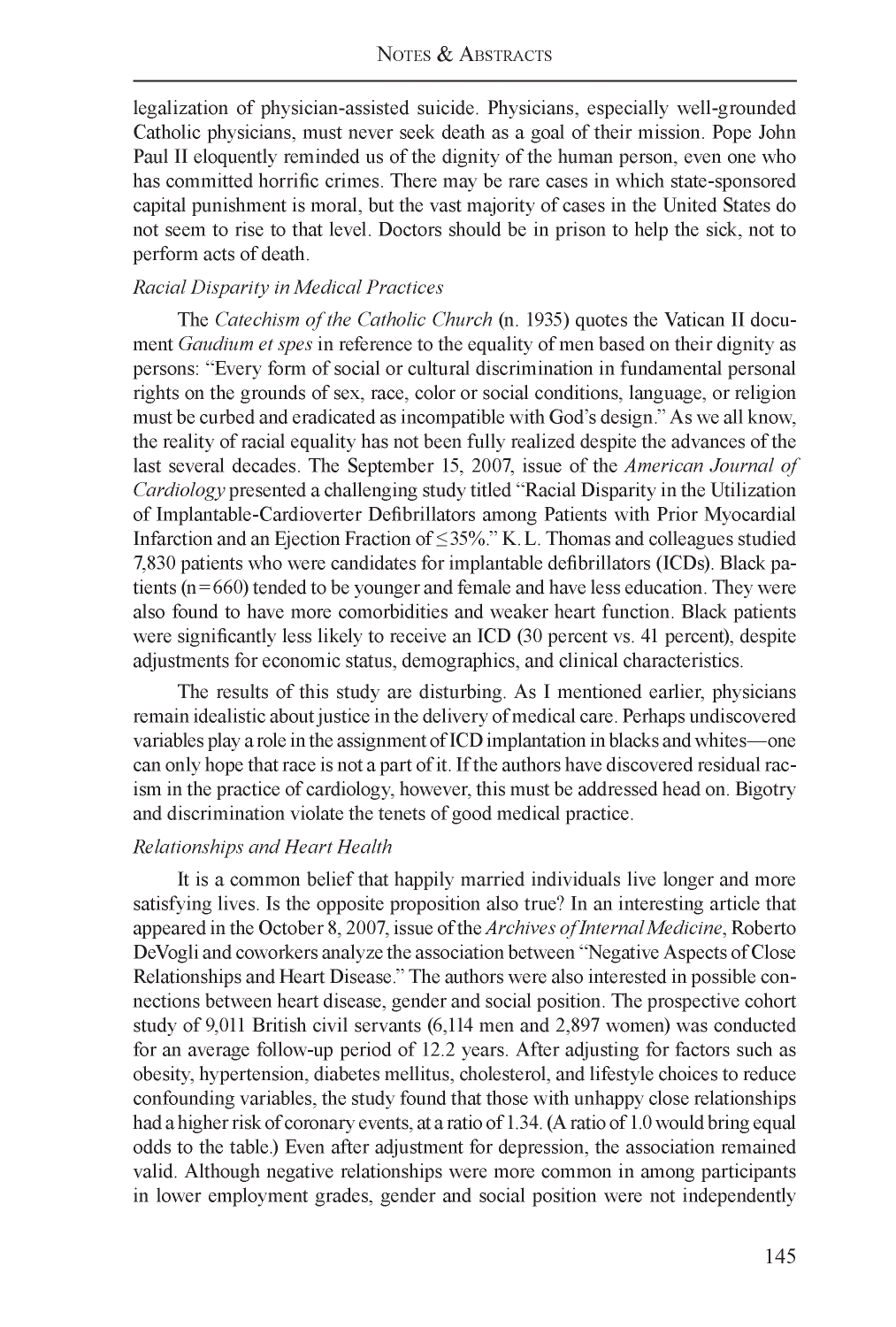related to the primary assertion that negative relationships caused coronary events. Unfortunately, unhappy relationships spare no class or situation. Catholic teaching on family life emphasizes forgiveness and self-sacrificial love. Strong and wholesome relationships may be as good as aspirin and regular exercise.

# *Alcohol Dependency*

The Catechism (n. 2290) explains that "the virtue of temperance disposes us to *avoid every kind of excess*: the abuse of food, alcohol, tobacco, or medicine. Those incur grave guilt who, by drunkenness or love of speed, endanger their own and others' safety on the road, at sea, or in the air" (original emphasis). This single statement contains a wealth of good advice for healthy living. The Vatican recently released guidelines to combat road rage and unsafe driving due to alcohol. In my own medical practice, I have found the diagnosis and management of alcoholism very challenging. Therefore, I was pleased to review a recent article in the October 10, 2007, issue of the *Journal of the American Medical Association* titled "Topiramate for Treating Alcohol Dependence." B. A. Johnson and colleagues present the data from a randomized placebo control trial of topiramate (Topamax) for treating alcohol dependency. Three hundred and seventy-one men and women between the ages of eighteen and sixty-five years, who were diagnosed with alcoholism, were studied over a fourteen-week period. One hundred and eighty-three participants received active drug treatment with topiramate (up to 300 mg a day), and 188 patients received treatment with a placebo. The prime end point was self-reported percentage of heavy drinking days; secondary outcomes included abstinent days and biochemical markers.

Outcome data confirmed a significant reduction in heavy drinking days in the topiramate arm of the study, with a mean difference of 16.2 percent. However, side effects from the medication, including sensory disturbances, loss of appetite, and taste reversion were prominent. This is hardly a closed story, and further study of the medication for treating alcohol dependency is required. In the meantime, the proven benefit of referring patients to Alcoholics Anonymous, with its well-known spiritual basis, cannot be overemphasized.

# *Pediatric Organ Donation after Cardiac Death*

There has been a resurgence of interest in organ donation after cardiac death. Significant scientific and moral questions have surrounded this form of organ procurement for decades. Organ donation after cardiac death never came to be widely used, because of the widespread acceptance of brain death criteria and perhaps a perception that cardiac death protocols were more complex and less likely to deliver viable organs.

Some years ago I argued that a well-executed procedure for organ procurement after cardiac death could be permissible in terms of Catholic moral teaching. An interesting review in the October 4, 2007, issue of *Pediatrics* retrospectively studied organ donation after cardiac deaths in children through the age of eighteen from 1993 to 2005 (R. Mazor and H. P. Baden, "Trends in Pediatric Organ Donation after Cardiac Death"). Six hundred and eighty-three organs were donated by this method, with less than 5 percent going to pediatric recipients. The vast majority of donated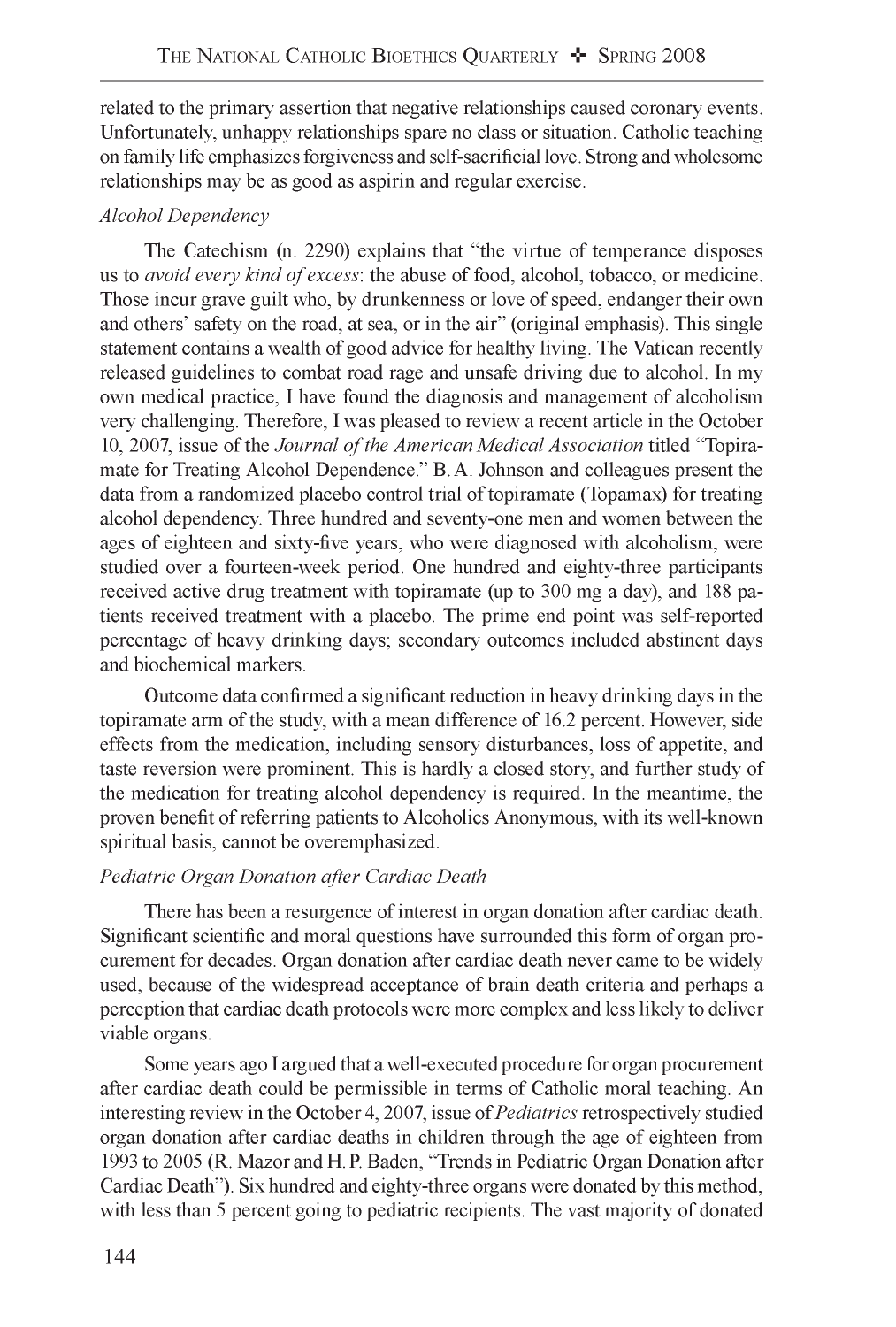organs were kidneys and livers. More than half of the medical centers reported only one donation during the study period. The most extensive experience at a single center involved only fourteen donors. Information on outcomes and the ethical dilemmas associated with the procedure is lacking, and more comprehensive studies will be required. If donation after cardiac death, formerly known as non-heart-beating organ donation, is to be considered a reasonable option for providing much-needed organs, Catholic moral principles must be emphasized and strictly adhered to: there can be no coercion of the donor's family, there must be absolute respect for the dignity of the donor, and there can be no medical interventions that hasten the donor's death.

#### *Effects of Medical Error*

An under-recognized professional risk for health care workers is the emotional upheaval provoked by medical error. As a busy clinician for nearly two decades, I would like to say that I have been spared such distress, but that would be untrue. In my personal experience, no clinician is immune to missing or delaying an important diagnosis, making a therapeutic misstep, or simply standing alongside a patient who is enduring an inevitable bad outcome.

T. Delbanco and S. K. Bell published a prospective titled "Guilty, Afraid, and Alone: Struggling with Medical Error" in the October 25, 2007, issue of the *New England Journal of Medicine*. The authors point out that little attention has been given to health systems' duties to reduce the emotional suffering of all involved in medical error. The 1999 Institute of Medicine report "To Err is Human" needs to be balanced with the higher calling, "to forgive, divine." The authors wrote this article after obtaining interviews for the production of a documentary film. A number of consistent themes dominated the interviews. First, both clinicians and family members feel guilty. Second, patients and families fear future harm, perhaps as retribution from health care workers for reporting error. Finally, clinicians may abandon or turn away from patients who were harmed just when the patients are most vulnerable. The authors encourage apologies and truthful disclosures, but also stress the crucial role of forgiveness. Only forgiveness, in the authors' words, can rekindle trust, acceptance, and closure. In his encyclical *Dives in misericordia,* John Paul II states, "Society can become 'ever more human' only when we introduce into all the mutual relationships which form its moral aspect the moment of forgiveness, which is so much of the essence of the Gospel. Forgiveness demonstrates the presence in the world of the love which is more powerful than sin" (n. 14). These are wise words for all, but perhaps most especially for those in the health care profession.

### *Contraceptives and Heart Risks*

In a number of prior abstract reviews, the medical risks of oral contraceptives have been explored. The risks of breast cancer and well-documented risks of thrombosis in smokers who use oral contraceptives are often part of the routine warnings physicians give patients who ask for prescriptions of these agents.

When Ernst Rietzschel of the University of Ghent in Belgium reported findings of the ASKLEPIOS study at the 2007 annual meeting of the American Heart Association, the national media reacted as if contraceptive risks were something quite new (Scientific Session abstracts 3537 and 3614, presented November 6, 2007). This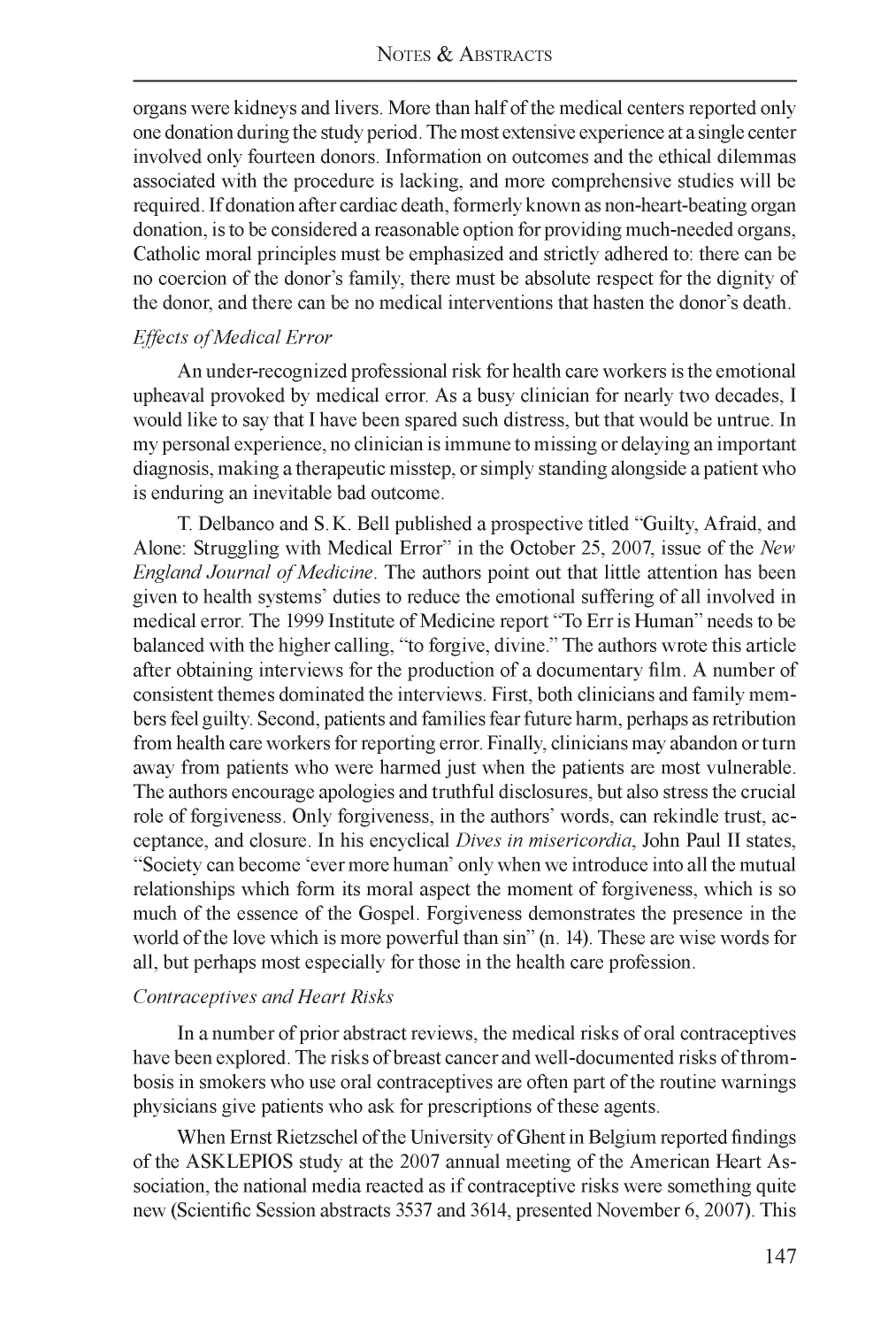large-scale European study showed that oral contraceptive use might raise arterial atherosclerosis risks in women by 20 to 30 percent for each decade of use. Based on a random sample of 1,301 women between the ages of thirty-five and fifty-five years, the findings showed that carotid and femoral arteries developed plaque at a higher rate when contraceptives were used. Vascular ultrasound scans documented these changes. More than 81 percent of the participants reported oral contraceptive use for at least one year, and the average duration of use was thirteen years. A significant odds ratio indicates that this is likely statistically to be a true association between hormone contraceptive use and the development of arterial plaque. Although newer generations of oral contraceptives have a lower estrogen composition, the authors of the study postulate that the atherosclerotic effect is related to other mechanisms, such as increased blood pressure and effects on cholesterol. All these physiologic interactions lend biologic plausibility to the findings of this study.1

It is interesting that the chief researcher in the study recommended caution in having women discontinue the pill. The author suggests a risk-benefit analysis for individual cases. It would be surprising if other medications used for the treatment of serious pathologies would get such a "pass" from the medical community. After rapid and definitive recommendations to remove Vioxx, and possibly Avandia, from the market by well-meaning medical professionals, there has been a notable silence about the medical risks of oral contraceptives. The medication remains continually available, despite the discovery of new risks on a regular basis. Natural family planning offers a medically safe and morally satisfying alternative to almost all women who need to avoid pregnancy.

## *Sexual Health in Mature Adults*

The August 23, 2007, issue of the *New England Journal of Medicine* featured an original article by S. T. Lindau and coworkers titled "A Study of Sexuality and Health among Older Adults in the United States." The study results were the topic of many television news programs.

The research was performed at the University of Chicago and involved a survey of 3,005 U.S. adults between the ages of fifty-seven and eighty-five years. Sexual activity declined proportionately with age, but a quarter of respondents over the age of seventy-five were still sexually active. Approximately half of those who were sexually active reported at least one troublesome sexual dysfunction. Sexual problems ranged from low libido to overt impotence. Women had significant problems with diminished sexual desire and vaginal dryness. Fourteen percent of men reported the need for medications to improve erectile function. Adults with poor health reported more sexual problems, and a minority of patients discussed these concerns with a physician. Finally, women were much more likely to report a lack of sexual intimacy with age.

<sup>&</sup>lt;sup>1</sup>Martha Kerr, "Oral Contraceptives Linked to Increased Carotid Plaque," *Cardiology Review,* November 8, 2007, [http://www.cardiologyreviewonline.com/reuters\\_article](http://www.cardiologyreviewonline.com/reuters_article). asp?id=20071108clin003. html.